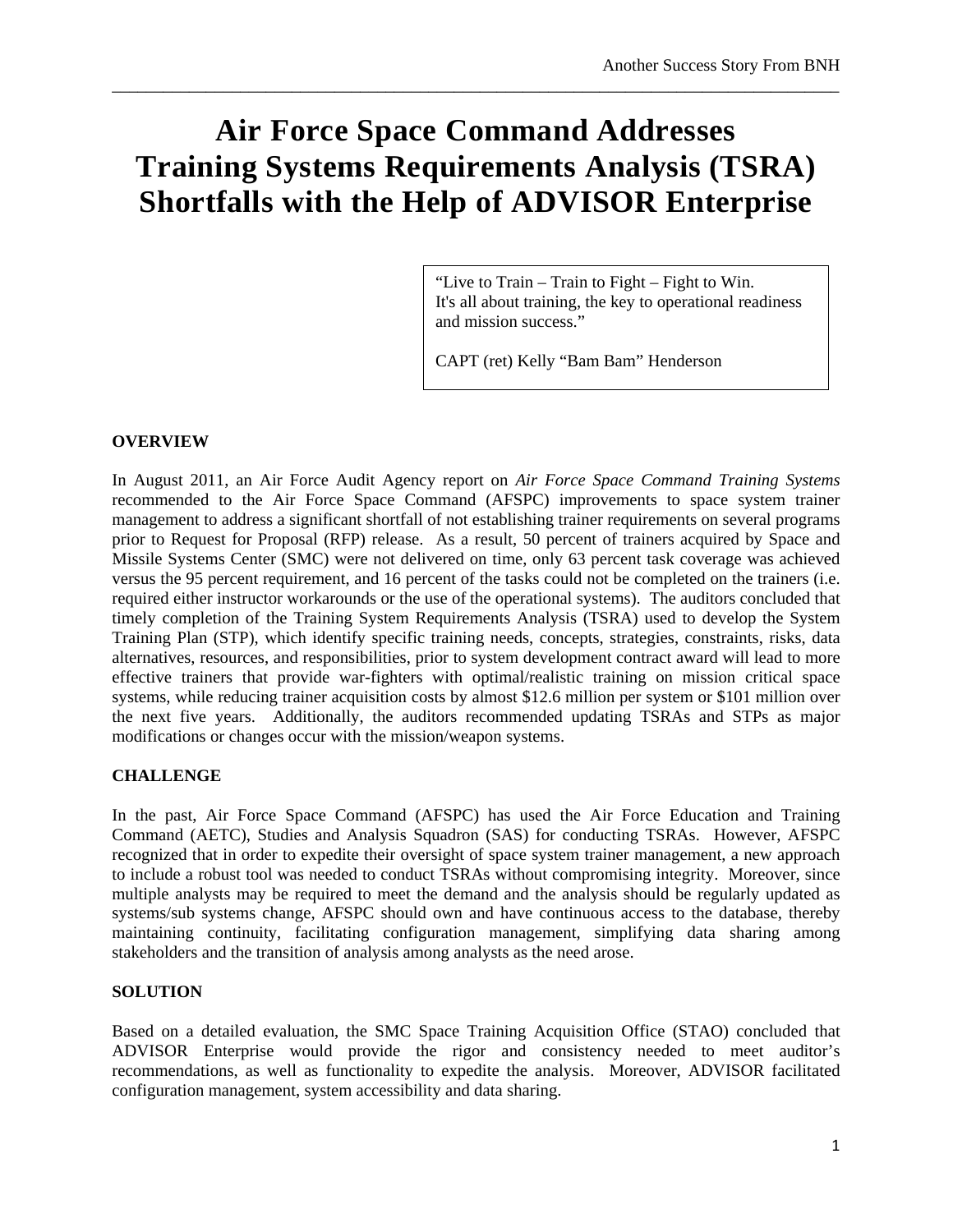Next to ensure timely completion of all TSRAs, the STAO stood up a dedicated TSRA team and awarded a Department of Defense (DoD) contract to USfalcon to complete the first TSRA on the 614 Air and Space Operation Center (AOC)/Joint Space Operations Center (JSpOC) Mission System. The primary mission of the 614 AOC/JSpOC is to gain and maintain space superiority through centralized command and control of joint space forces, assets and operations (space control, force enhancement and space support) for Commander, Joint Functional Component Command for Space (CDR JFCC Space), a United States Strategic Command (USSTRATCOM) component command. The 614 AOC/JSpOC consists of five divisions and two detachments in multiple locations with specialists in the space operations, communications, computers, space weather and intelligence, surveillance and reconnaissance. The purpose of this TSRA is to determine and validate the new JSpOC Mission System (JMS) and Legacy Mission System's training requirements, objectives, and to select appropriate training system alternatives that satisfy those training objectives. The products of this TSRA effort will be used by the 614 AOC/JSpOC, SMC/STAO and AFSPC to ensure that the JMS and Legacy Mission Training Systems will effectively qualify crewmembers to perform operations.

\_\_\_\_\_\_\_\_\_\_\_\_\_\_\_\_\_\_\_\_\_\_\_\_\_\_\_\_\_\_\_\_\_\_\_\_\_\_\_\_\_\_\_\_\_\_\_\_\_\_\_\_\_\_\_\_\_\_\_\_\_\_\_\_\_\_\_\_\_\_\_\_\_\_\_\_\_\_\_\_\_\_\_\_\_

The STAO TSRA Team is supported by CAPT (ret) Kelly "Bam Bam" Henderson, United States Navy and MAJ (ret) John Marley, United States Army, who both had recently retired from military service while working for the JFCC Space Missile Warning Center at Cheyenne Mountain Air Force Station in Colorado Springs, CO. The team's initial task was to complete the first two TSRA reports, Mission/Task Analysis (MTA) and Training Requirements Analysis (TRA) for the 614 AOC/JSpOC Mission System. "Mapping, updating and analyzing thousands of tasks for 27 Combat Mission Ready (CMR) positions within five divisions and two detachments across multiple locations can be daunting. Achieving this while tracking tasks performed by multiple positions, identifying sub-tasks unique to each position as well as entry and desired level knowledge/skills for each task/sub-task can be overwhelming without the right tools", explained John. To ensure that the analysis would yield the desired results, a strategy for conducting the TSRA was outlined during the three day ADVISOR training.

## **RESULTS**

The STAO TSRA Team (Bam Bam and John) relied heavily on ADVISOR Enterprise to capture, update and map the thousands of tasks to various positions, divisions, detachments and locations. In addition to facilitating data entry and linking Mission Tasks to multiple positions, ADVISOR simplified data updates. With a single edit, changes automatically cascaded from Mission Tasks to all corresponding Job Tasks thus allowing analysts to easily compile and generate a Master Task List (MTL) as well as Master Training Task List (MTTL) for each position.

Furthermore, ADVISOR facilitated data collection from Subject Matter Experts (SMEs), as Bam Bam and John could login from any location with Internet access to edit, modify and expand the MTL and inturn, allow them to interview SMEs and identify the tasks for each position in real-time. Finally, ADVISOR simplified data validation. Tasks, including reference codes for each position, could easily be exported to Excel and sent to SMEs for review. A step that could have taken up to two-and-a-half weeks to perform is now generated with one hour.

To date, even with the extended scope, the project remains on schedule. Moreover, AFSPC is very impressed with their ability to link mission tasks across multiple positions and the responsiveness to their needs. For example, the ability to quickly generate a task list for each division and detachment. Bam Bam and John also anticipate that ADVISOR's ability to compare entry level knowledge/skills to desired levels and identify specific as well as common knowledge/skills across multiple positions will lead to better training across the board while attaining the millions of dollars in savings that the auditors identified.